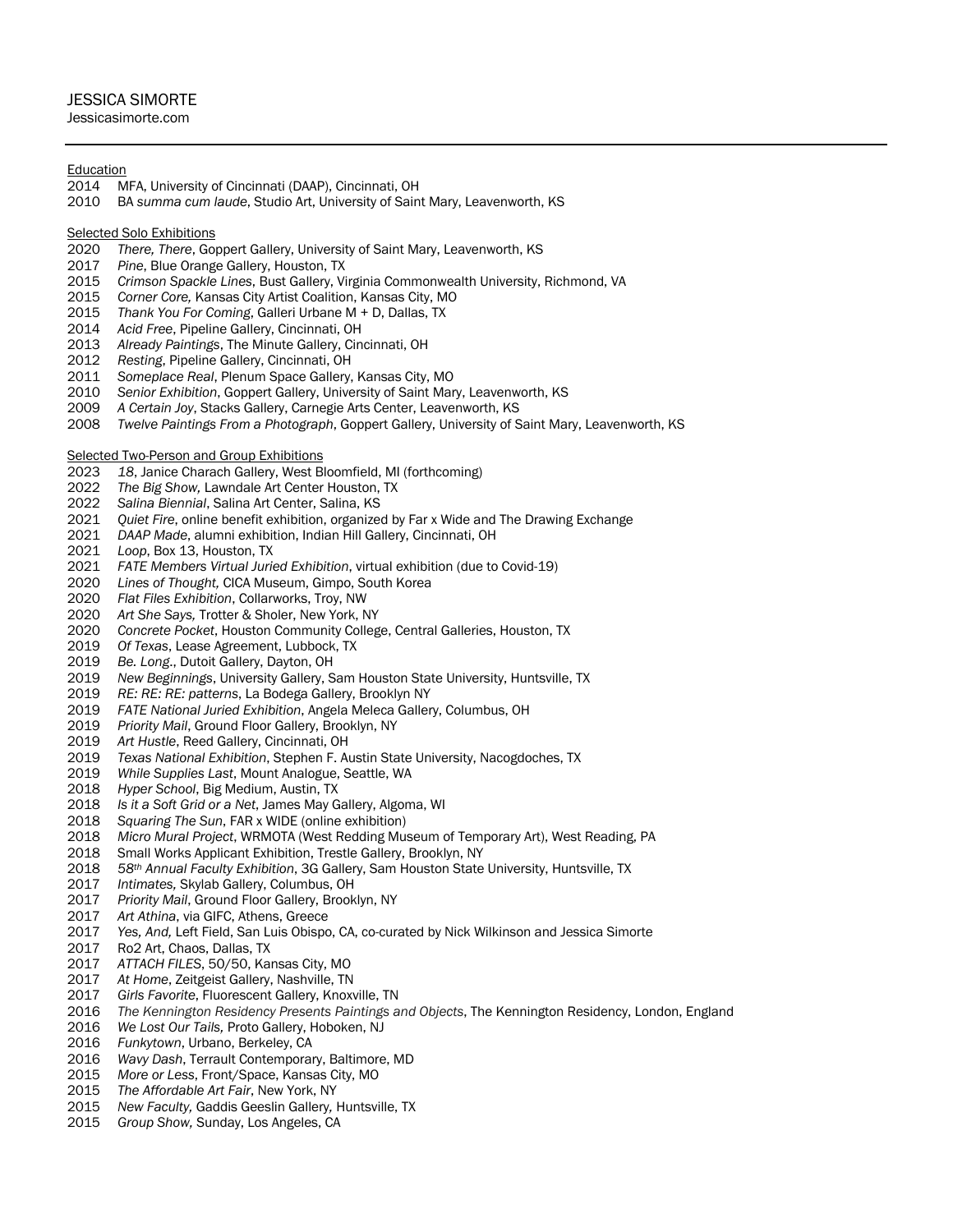- *Inaugural Group Show*, Left Field, San Luis Obispo, CA
- *Chill, Zen, Funk and Twang*, Curating Contemporary, Online Exhibition
- *This is What is Not*, Mist Gallery, mistgallery.com, Online Exhibition
- *Sugar Rush*, En Em Art Space, Sacramento, CA
- *New Abstraction: 3 Select*, Metropolis Collective, Mechanicsburg, PA
- *Extraordinary Flecks and Things Butting Up*, LOHIOH, Cincinnati, OH
- *By The Pleasure of Doing*, Espacio 20/20, San Juan, Puerto Rico
- *NO WERK*, Trocadero Art Space, Melbourne, Australia
- *Tangent*, Fraction Print Studio, Kansas City, MO
- *divisible: please, actually, introspective,* Divisible Project Space, Dayton, OH
- *Business Casual* collaborative exhibition with Max Manning, Neon Heater Gallery, Findlay, OH
- Group Show, Galleri Urbane M+D, Dallas, TX
- *YWAs Exhibition*, Wonder Fair Gallery, Lawrence, KS
- *LUSH*, Contemporary Arts Center, Cincinnati, OH
- *Fiction*, University of Dayton Galleries, Dayton, OH & Neon Heater Gallery, Findlay, OH
- *Finalists Exhibition*, 2014 Miami University Young Painters Competition for the William and Dorothy Yeck Award, Oxford, OH
- *Pop-Up*, Niehoff Design Center, Cincinnati, OH
- *Members' Small Works Exhibition*, ROY G BIV Gallery, Columbus, OH
- *Fresh Paint Showcase*, Media Wall at Commerce Square, Philadelphia, PA
- *Crosspollination* collaborative exhibition with Max Manning, 840 Gallery, Cincinnati, OH
- *SWEETYSALTY SCULPTUREFUNK* collaborative exhibition with Max Manning, Pipeline Gallery, Cincinnati, OH
- *Basic Needs*, semantics Gallery, Cincinnati, OH
- *All Fall Down*, Meyers Gallery, University of Cincinnati, Cincinnati, OH
- *Modern Makers & Fernside Benefit Art Auction*, Niehoff Urban Studio, Cincinnati, OH
- *It's Not The Heat, It's The Humidity,* St. Louis Artists' Guild, St. Louis, MO
- *Working It Out*, The Painting Center, New York, NY
- *6x6x2013*, Rochester Contemporary Art Center, Rochester, NY
- *USB Shuffle Show*, Institut Fur Alles Mogliche, Abteilung Fur Alles Andere, Berlin-Mitte
- *Yes We Art Open,* Scioto Studios, Cincinnati, OH
- *POST (BLANK) IT*, 840 Gallery, Cincinnati, OH
- *Textual Healing*, Pipeline Gallery, Cincinnati, OH
- *ONPROCESSES*, Goppert Gallery University of Saint Mary, Leavenworth, KS
- *Chain Letter*, Shoshana Wayne Gallery, Santa Monica, CA
- *Undergraduate College Student Exhibition*, Kansas City Artist Coalition, Kansas City, MO
- *Miller Award Exhibition*, De Paul Library University of Saint Mary, Leavenworth, KS
- *Undergraduate College Student Exhibition*, Kansas City Artist Coalition, Kansas City, MO

#### Honors & Awards

- FAST Award, Sam Houston State University
- Nominee for Sam Houston State University Excellence in Teaching Award
- Nominee for Sam Houston State University Excellence in Teaching Award
- 2018 Nominee for the FATE Emerging Educator Award
- Nominee for Sam Houston State University Excellence in Teaching Award
- 2016 Nominee for the inaugural FATE Shout Out Award, a national award for non-tenure track faculty demonstrating excellence in teaching.
- 2014 Finalist for Miami University's Young Painters Competition for the William and Dorothy Yeck Award, Oxford, OH Graduate Scholarship, University of Cincinnati
- Paula Henderson Beck Prize, St. Louis Artists' Guild Jean Tatgenhorst Conrad Travel Fellowship Fund, University of Cincinnati Graduate Scholarship, University of Cincinnati Sophomore Review panelist, University of Cincinnati Graduate Scholarship, University of Cincinnati
- Lore & Mel Mallin Scholarship Award, Kansas City Artist Coalition Summa Cum Laude Honors, University of Saint Mary Departmental Honors, University of Saint Mary Delta Epsilon Sigma National Honor Society, University of Saint Mary Kappa Gamma Pi National Honor Society, University of Saint Mary
- 2007-
- 2010 Miller Art Award, University of Saint Mary

#### Professional Activities

- Panel Presenter, *Home: Place and Belonging, SECAC Conference,* WCatershed, Baltimore, MD (forthcoming)
- Panel Presenter, *New Age Teaching: The Person Behind the Mask*, FATE Biennial Conference, Infrastructure, held virtually due to Covid-19
- Session Chair and panel presenter, *Intersectional Feminism in Academia:*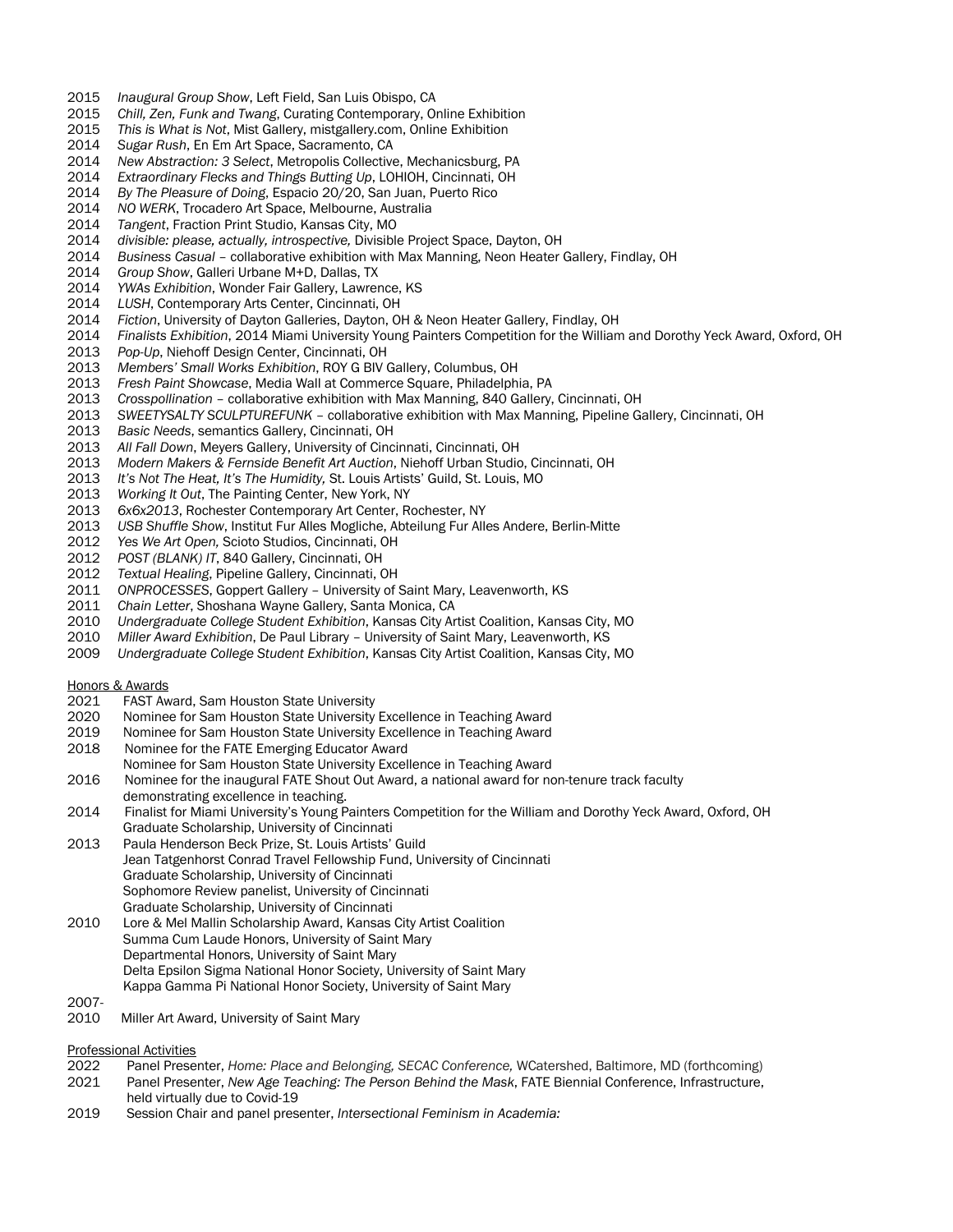*Analyzing and Fighting Sexism Within and Outside of the Classroom*, FATE Biennial Conference, Foundations in Flux, Columbus, OH

- 2018 Artist Talk, Sam Houston State University, Huntsville, TX<br>2017 Panel Presenter, Start Strong: Reasons and Approaches
- 2017 Panel Presenter, *Start Strong: Reasons and Approaches for Creative Ideation*, FATE Biennial Conference, Beyond The Core, Kansas City, MO
- 2015 Artist Talk, Sam Houston State University, Huntsville, TX Visiting Artist Lecture, University of Saint Mary, Leavenworth, KS Juror, Undergraduate Spring Exhibition, University of Saint Mary, Leavenworth, KS Moderator for artist talk & panel discussion, Front/Space, Kansas City, MO
- 2012 Juror, Undergraduate Spring Exhibition, University of Saint Mary, Leavenworth, KS
- 2011 Assistant Gallery Manager, Byron C. Cohen Gallery for Contemporary Art, Kansas City, MO<br>2010 Internship, Byron C. Cohen Gallery for Contemporary Art, Kansas City, MO
- Internship, Byron C. Cohen Gallery for Contemporary Art, Kansas City, MO

### Bibliography

- 2021 Publication, *Art For Everyone*, Textbook, published by Oxford University Press
- 2020 Publication: *Archive 00*, Issue 2
- 2020 Publication: *Art for Everyone,* textbook
- 2019 Publication: *Of Texas*, organized by Lease Agreement, Lubbock, TX Publication: CoFAMC Magazine, inaugural issue Publication: *Freshwater Review*, 2019 Issue, cover Online publication: *Bluestem Magazine,* Summer 2019, featured artist, http://bluestemmagazine.com
- 2018 Publication: *Art Maze Mag*, Issue 10 Article: "Jessica Simorte's Radical Softness", https://www.claudiaeng.gallery/online/2018/1/4/jessica-simortes-radicalsoftness-by-max-manning Article: "New Art Exhibition Displays Diverse Rage of Faculty Work", http://houstonianonline.com/2018/01/30/new-art-
- exhibition-displays-diverse-range-faculty-work/ 2017 Publication: *New American Paintings,* No. 132, West Issue Feature: "Todd Camplin Weekly…", http://www.moderndallas.net/todd\_camplin\_weekly.html#.WWPBMjPMyjR Article: "At Home: Curator Anna Zeitlin Recreates The Gallery Space", http://nashvillearts.com/2017/03/home-curator-annazeitlin-recreates-gallery-space/ Feature: "Inside The Studio: Jessica Simorte", https://www.upriseart.com/journal/inside-the-studio/visit-with-jessica-simorte
- Feature: "Humpday Haiku", https://commandzine.com/2017/01/25/humpday-haiku-jessica-simorte/<br>2016 Feature: "Under the Radar". http://www.artslant.com/ny/articles/show/46569 Feature: "Under the Radar", http://www.artslant.com/ny/articles/show/46569 Feature: "Bringing Art To Millenials with Tze Chun of Uprise Art", http://artzealous.com/bringing-art-to-millenials-with-tze-chun-ofuprise-art/ Publication Review: *Headless Greg,* "Review of Looking At Painting, Vol. II", http://www.headlessgreg.com/blog/looking-atpainting-2 *Interview*: "Now Featuring Jessica Simorte", http://blog.littlepaperplanes.com/now-featuring-jessica-simorte/
- 2015 Feature: "5 Young Female Artists Who Should Definitely Be On Your Radar", http://www.bustle.com/articles/125091-5-youngfemale-artists-who-should-definitely-be-on-your-radar *Looking At Painting*, Vol. 2, Winter, 2015
	- Publication*: Maake Magazine*, Issue no. 2, Winter, 2015 Interview: "Jessica Simorte", http://www.maakemagazine.com/jessica-simorte
		- Article: "Affordable Art Fair: Something For Everyone", *The Forum*, September, 2015
		- http://theforumnewsgroup.com/2015/09/16/affordable-art-fair-something-for-everyone/
		- Podcast: Studio Break Podcast, http://studiobreak.com/jessica-simorte/
		- Interview: "Meet Jessica Simorte", http://blog.upriseart.com/jessica-simorte/
		- Publication: *Kool Kids Klub Fanzine*, Issue no. 5, Spring '15
		- Feature: Jessica Simorte, http://blog.littlepaperplanes.com/jessica-simorte/

Interview: "Q + A with Jessica Simorte", http://www.galleriurbane.com/uploads/5/8/7/0/5870415/simorte\_q\_and\_a.pdf Interview: "Mist Gallery Artist Interviews", http://www.mistgallery.com/blog/?category=Artist+Interviews

- 2014 Publication: *Nue Magazine*, Issue no. 1, Summer '14 Review: *New Exhibit Asks What's With The Gender Imbalance in Art,* July, 2014 http://www2.ljworld.com/news/2014/jul/06/new-exhibit-asks-whats-gender-imbalance-art/?print Interview: "Artists Questioned", http://sbmacinnis.wordpress.com/2014/05/04/artists-questioned-as- a-young-artist-how-doyou-plan-to-establish-and-sustain-an-art-practice/ Feature: "Artist Crush: Jessica Simorte", http://arthound.com/2014/08/artist-crush-jessica-simorte/
- 2013 Interview: "Artists Spotlight: Jessica Simorte", *Fresh Paint Magazine,* Issue no. 1 http://www.freshpaintmagazine.com/1/post/2013/10/jessica-simorte.html *Fresh Paint Magazine,* Issue no. 1, Fall '13 Publication: *The Hand Magazine*, Issue no. 1, Summer '13
- 2011 Review: "The Fine, Strong Ties That Bind*", Review: Mid-America's Visual Arts Publication*.
- http://ereview.org/2011/07/02/the-fine-strong-ties-that-bind-jessica-simorte/ 2009 Review: "New Exhibit, Jessica Simorte", *Leavenworth Times,* July 2009